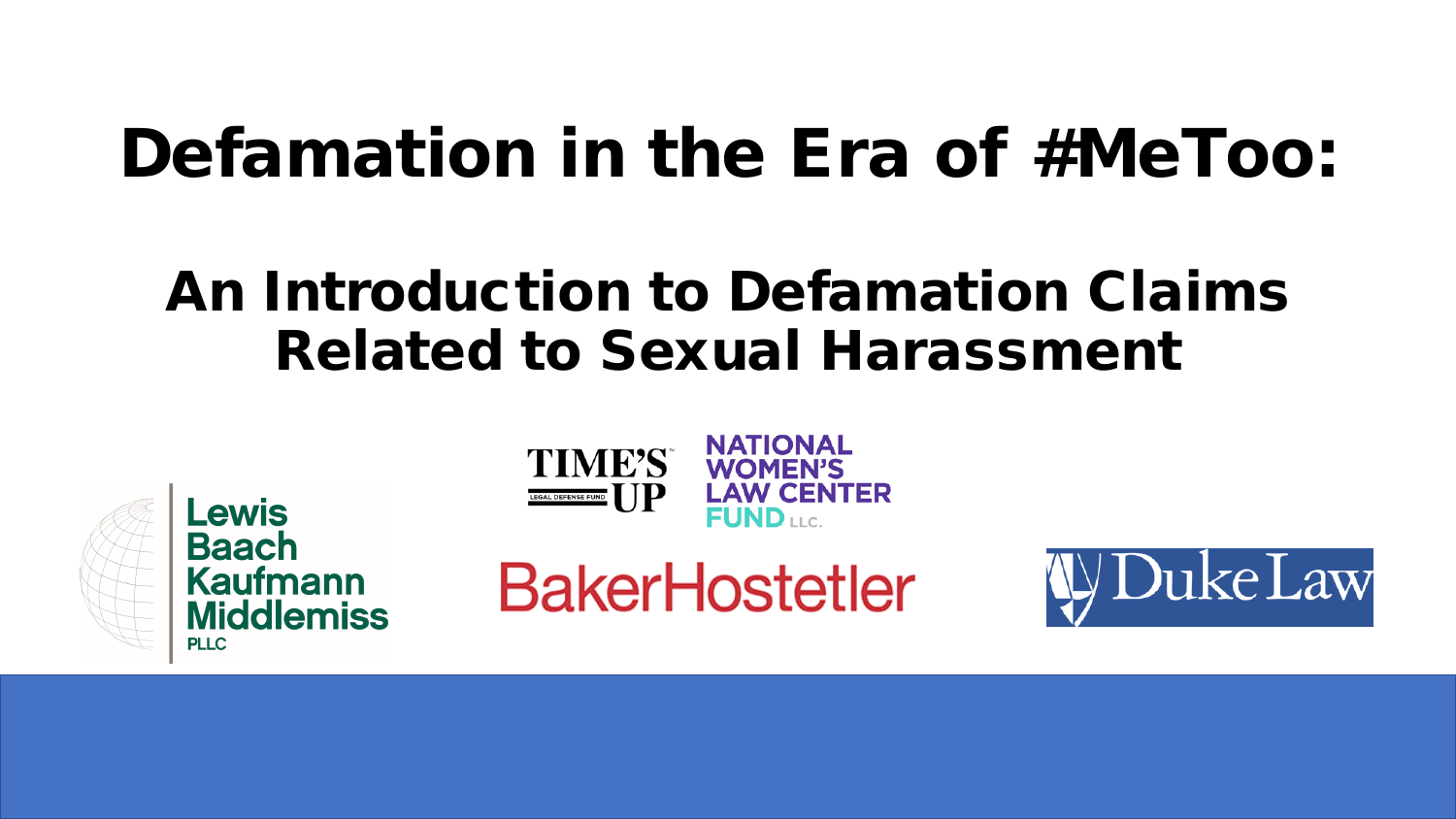## Why are we here?

Just to name a few…

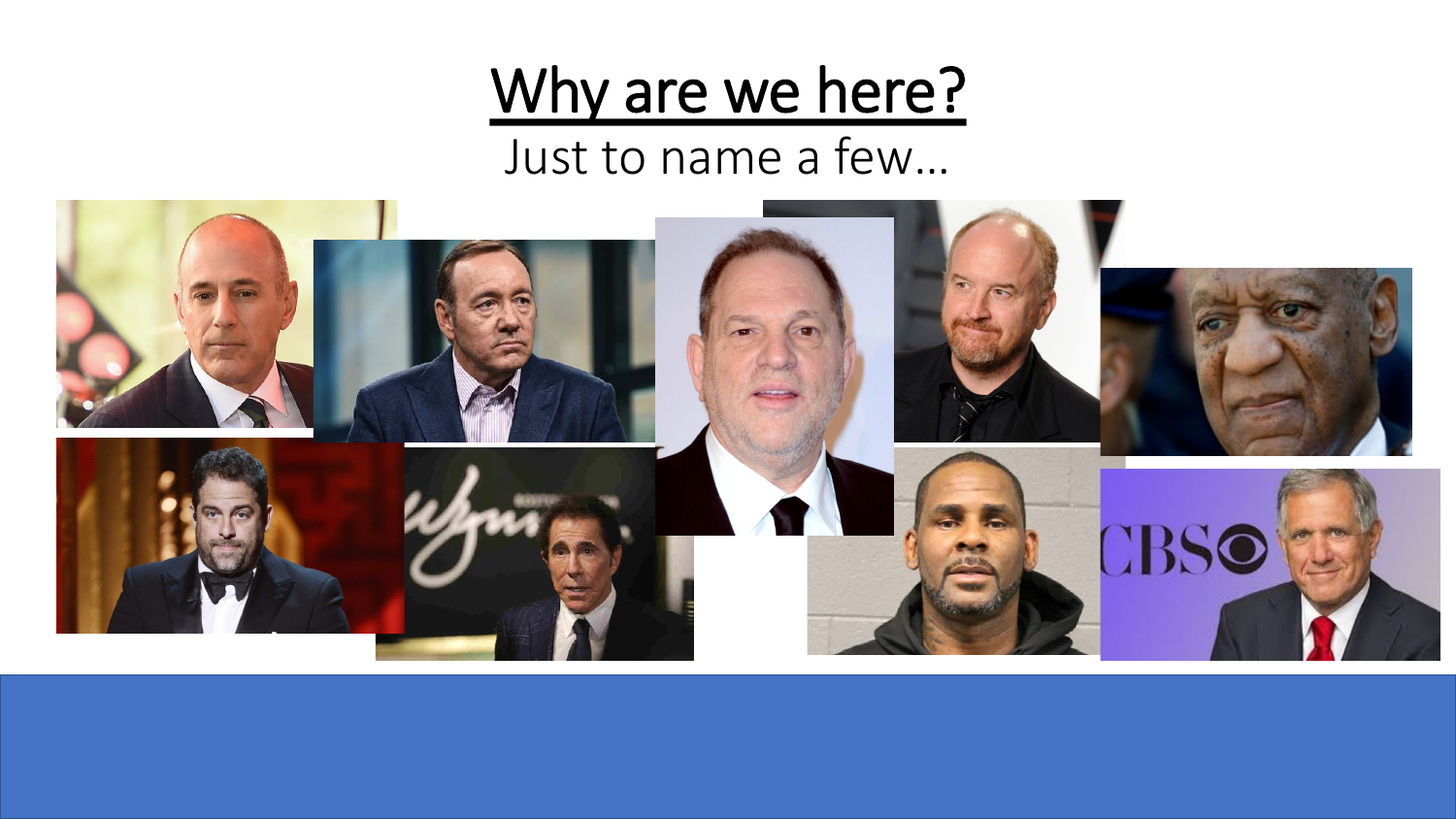# What Does Sexual Harassment Have To Do With Defamation?

- There is an increasing trend in the filing of defamation lawsuits pertaining to allegations of sexual misconduct.
	- Ratner v. Kohler (D. Haw.) Elliott v. Donegan (E.D.N.Y)
	- Unsworth v. Musk (C.D. Cal.) McKee v. Cosby  $(1^{st}$  Circuit)
	- Zervos v. Trump (N.Y. Sup. Ct.) Stormy Daniels v. Trump (C.D. Cal.)
- 
- The changing political climate toward the freedom of the press has also given rise to recent defamation lawsuits.
	- Palin v. New York Times (S.D.N.Y)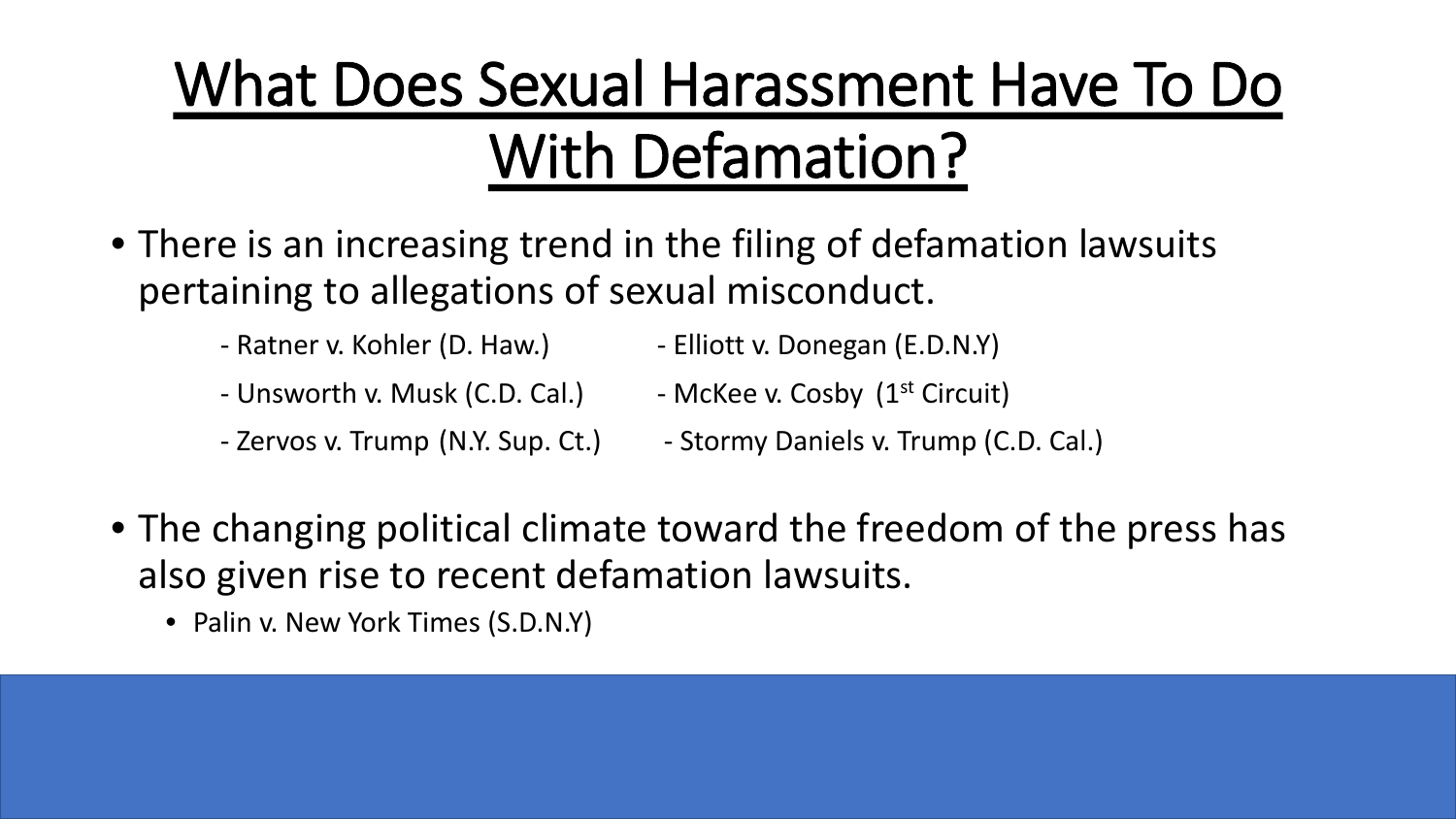# What is Defamation?

A publication of or concerning a third party that …

- Contains a false statement of fact,
- **EXTE:** Carries a defamatory meaning, and
- I Is made with some level of fault.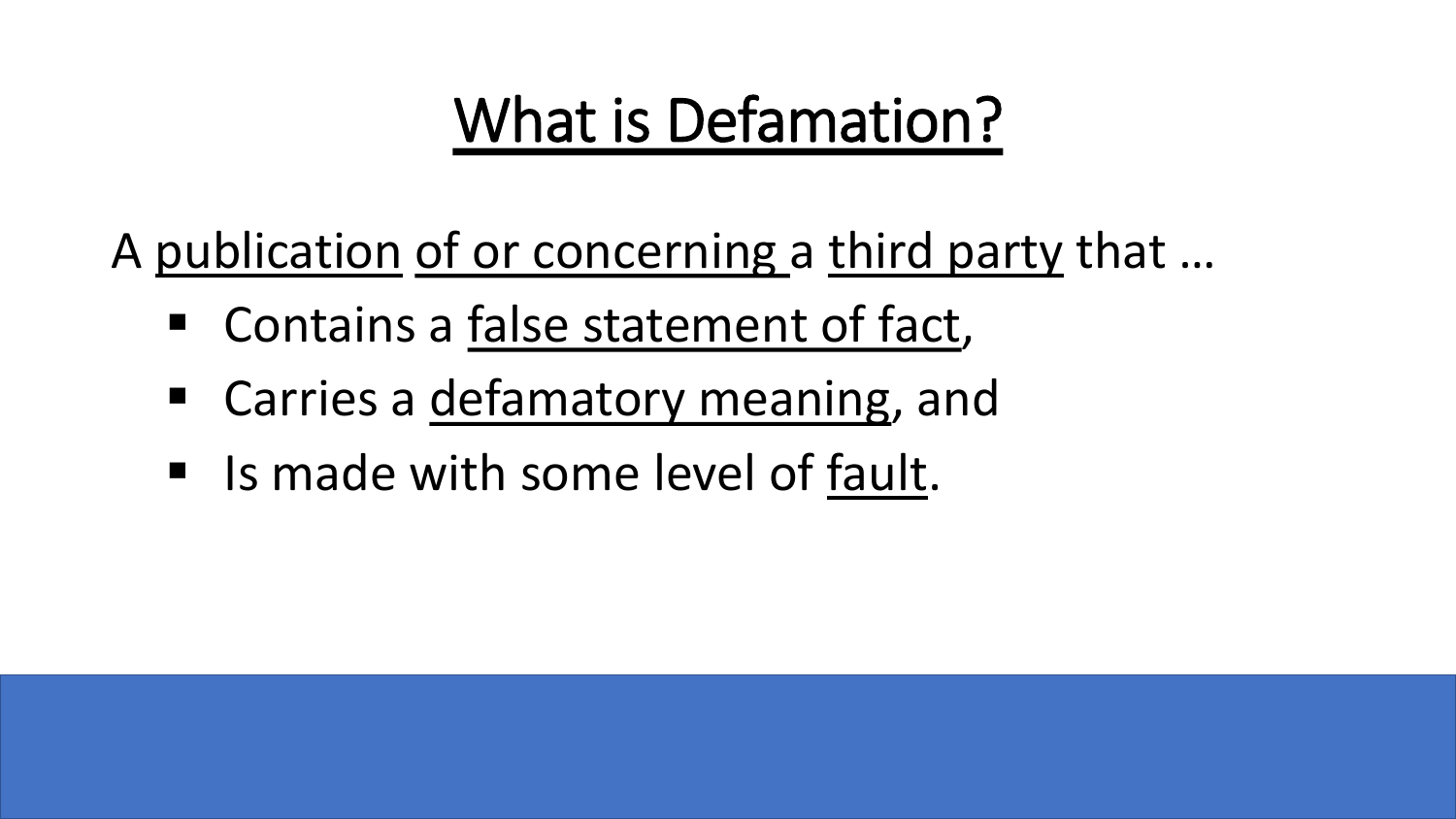Types of Defamation Libel v. Slander

"Libel and slander are both methods of defamation; the former being expressed by print, writing, pictures or signs; the latter by oral expressions or transitory gestures."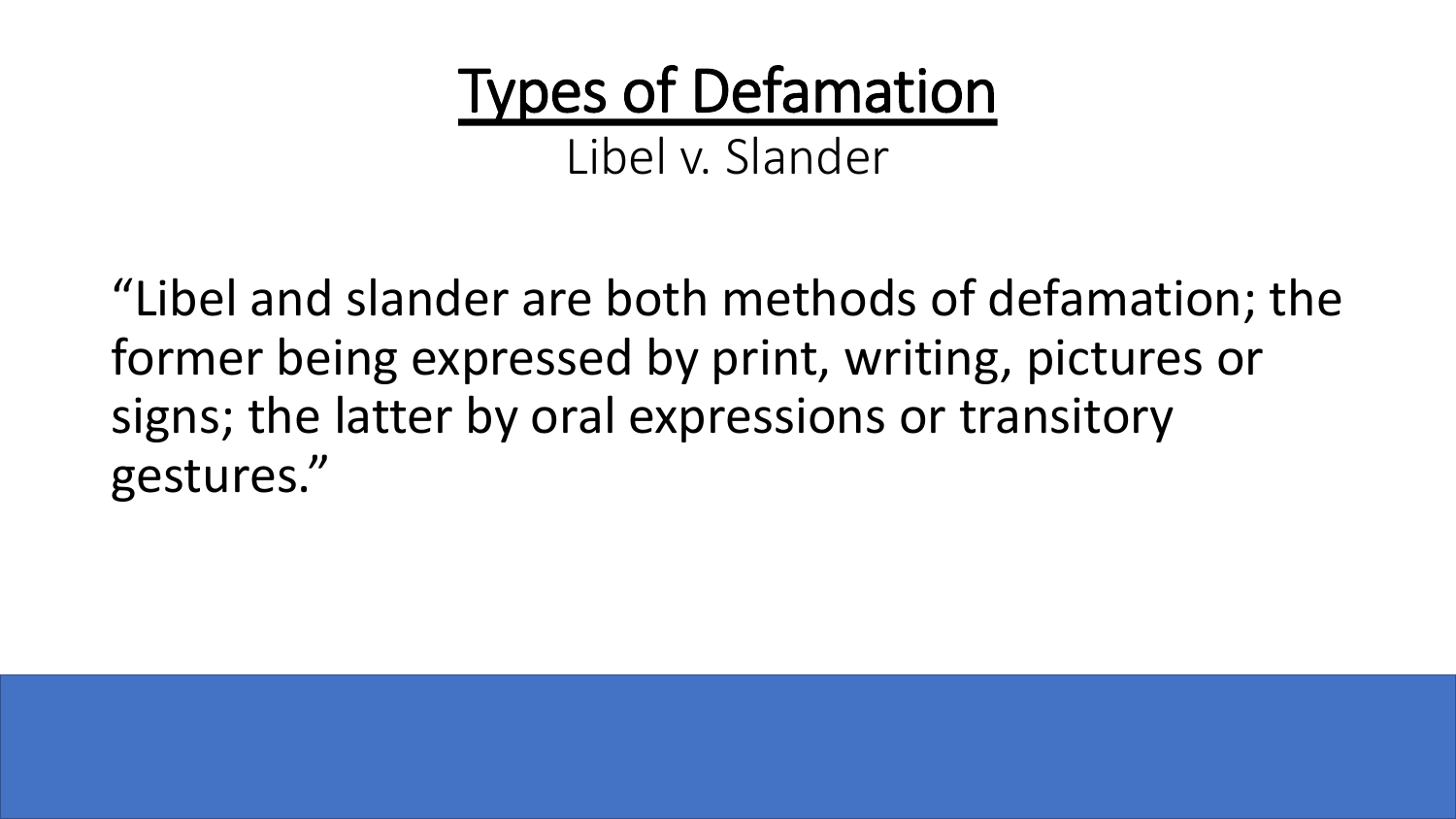# Libel Per Se

- The four established "per se" categories are statements
	- Charging a plaintiff with a serious crime;
	- That tend to injure another in his or her trade, business or profession;
	- That a plaintiff has a loathsome disease; or
	- Imputing unchastity to a woman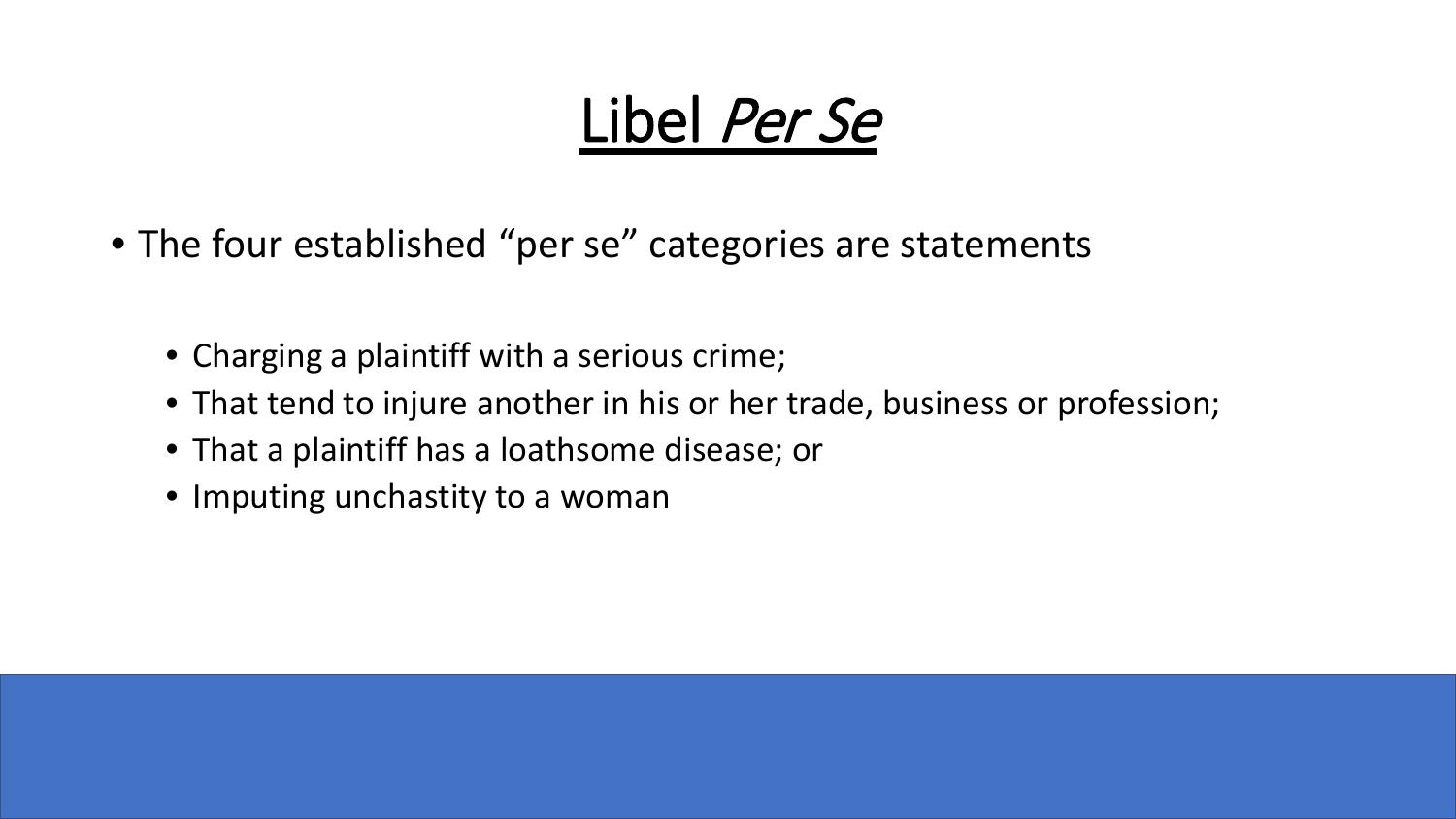# What is a "Publication"?

Classic publications:

- **Books**
- **News articles**
- Opinion columns
- Advertisements & billboards
- **Oral communications**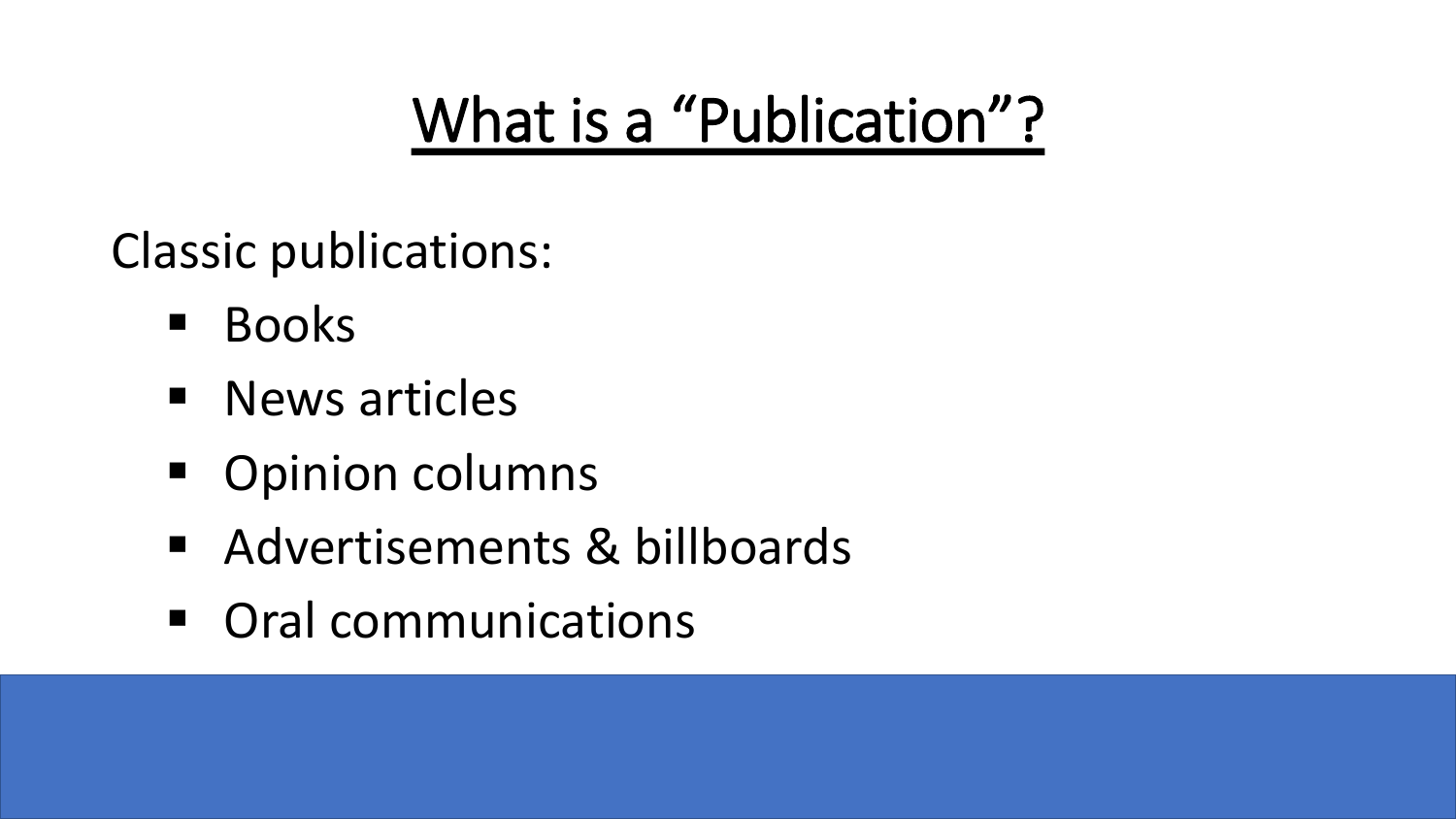# What is a "Publication"?

But how about …

- **Blogs?**
- **Tweets?**
- **Facebook posts?**
- **Instagram pictures?**
- Online comments?



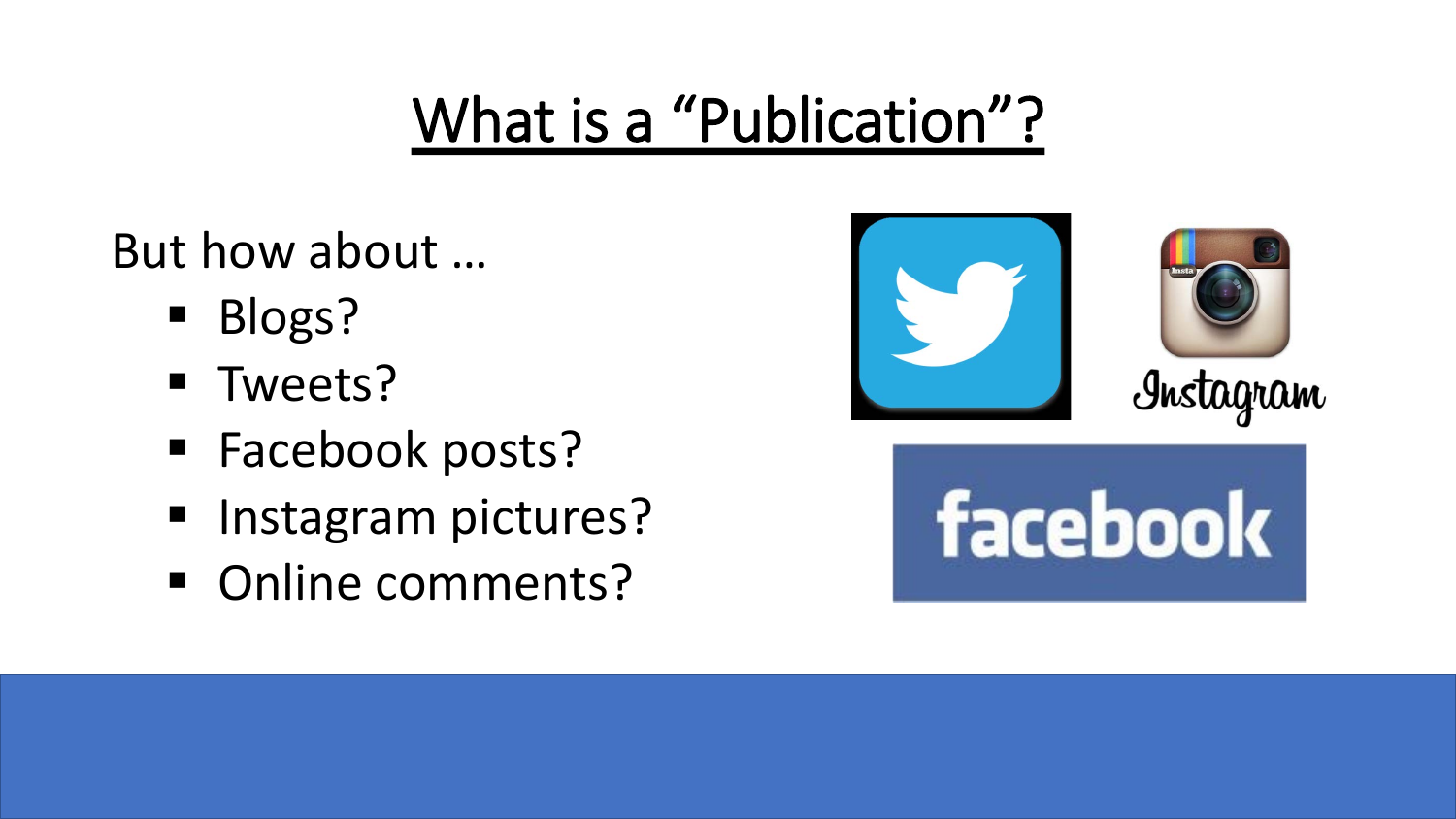# What is "Of" or "Concerning"?

- The statement is "of and concerning" the plaintiff when it "designates" the plaintiff in such a way as to let those who knew [the plaintiff] understand that [he] was the person meant. It is not necessary that all the world should understand the defamation."
- New York courts have held that "[i]t is not necessary that [the plaintiff] be named in the publication, if the allusion is apparent."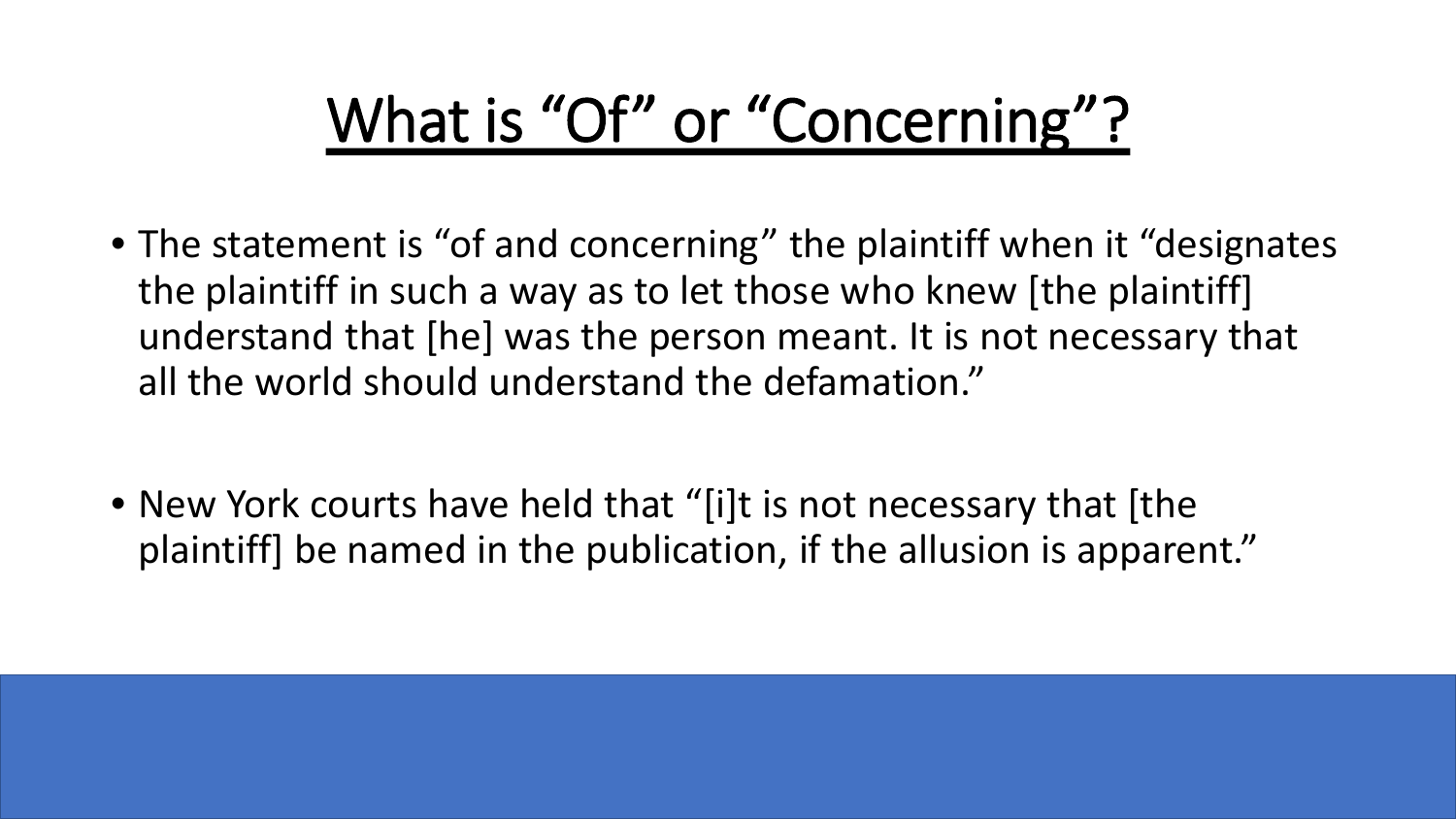# What is a "False Statement of Fact?"

- A false statement of fact is, as it sounds, a false statement that is not grounded in truth.
- A false statement of fact is sine qua non of a defamation claim.
- Without falsity, a libel action must fail.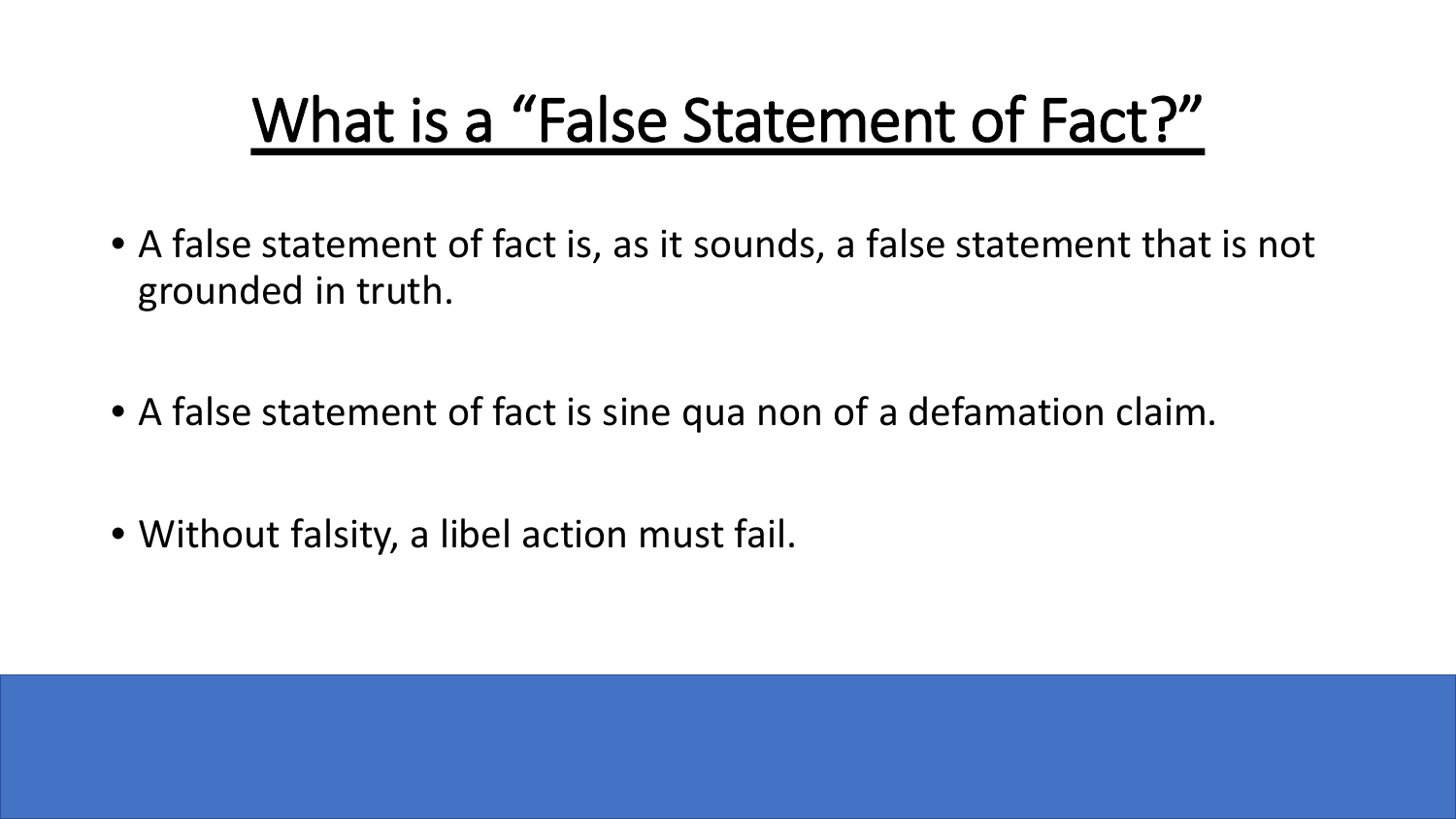# What is Not a "False Statement of Fact"?

- The First Amendment "provides protection for statements that cannot 'reasonably [be] interpreted as stating actual facts' about an individual."
- That is, where a statement is so imprecise or subjective that it is not capable of being proved true or false.
- For example, opinion, hyperbole, invective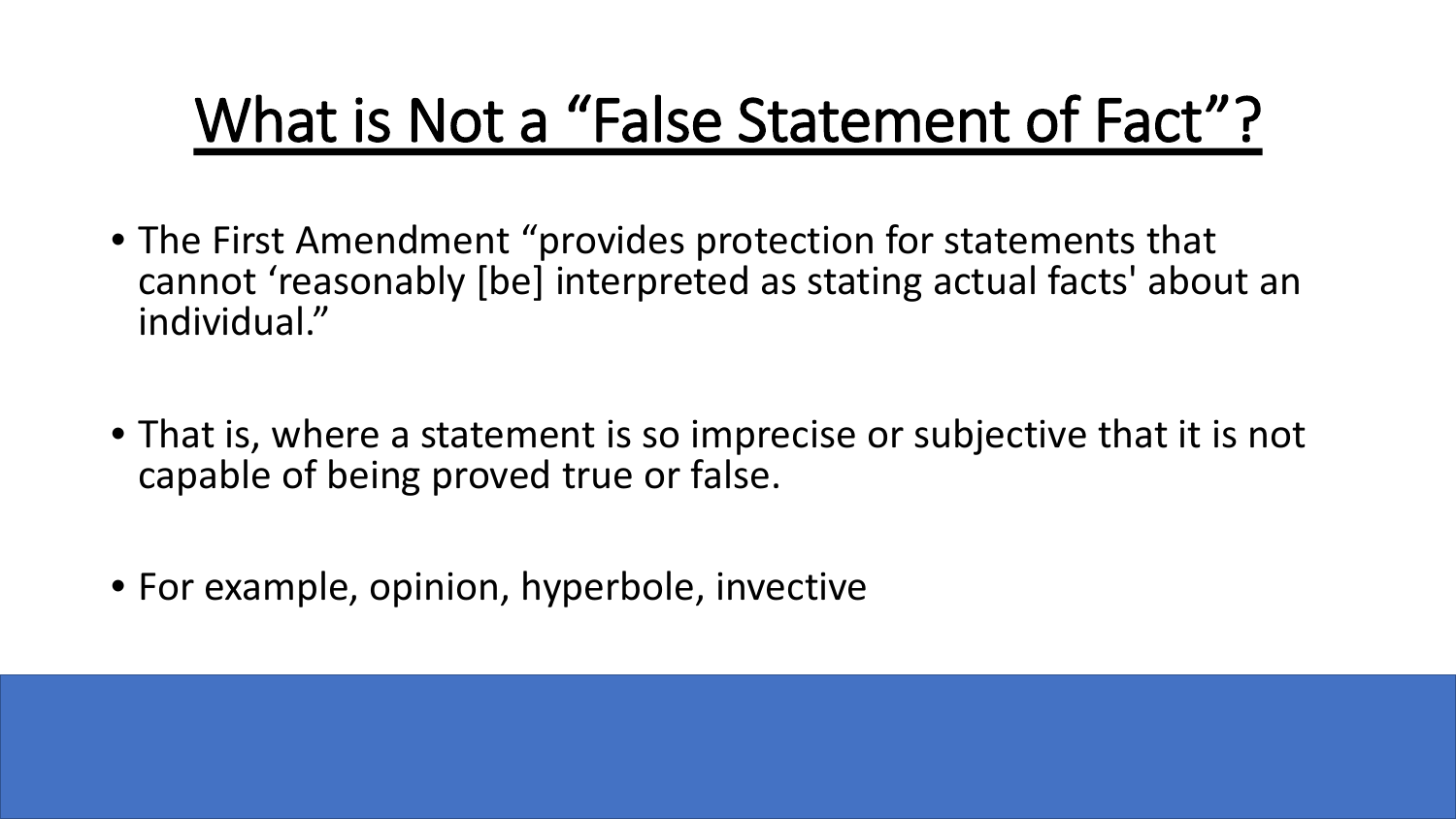# What is "Defamatory Meaning"?

- A statement is "defamatory" if it "tends to injure the plaintiff in his trade, profession, or community standing, or lower him in the estimation of the community."
- The statement must make the plaintiff appear "odious, infamous, or ridiculous."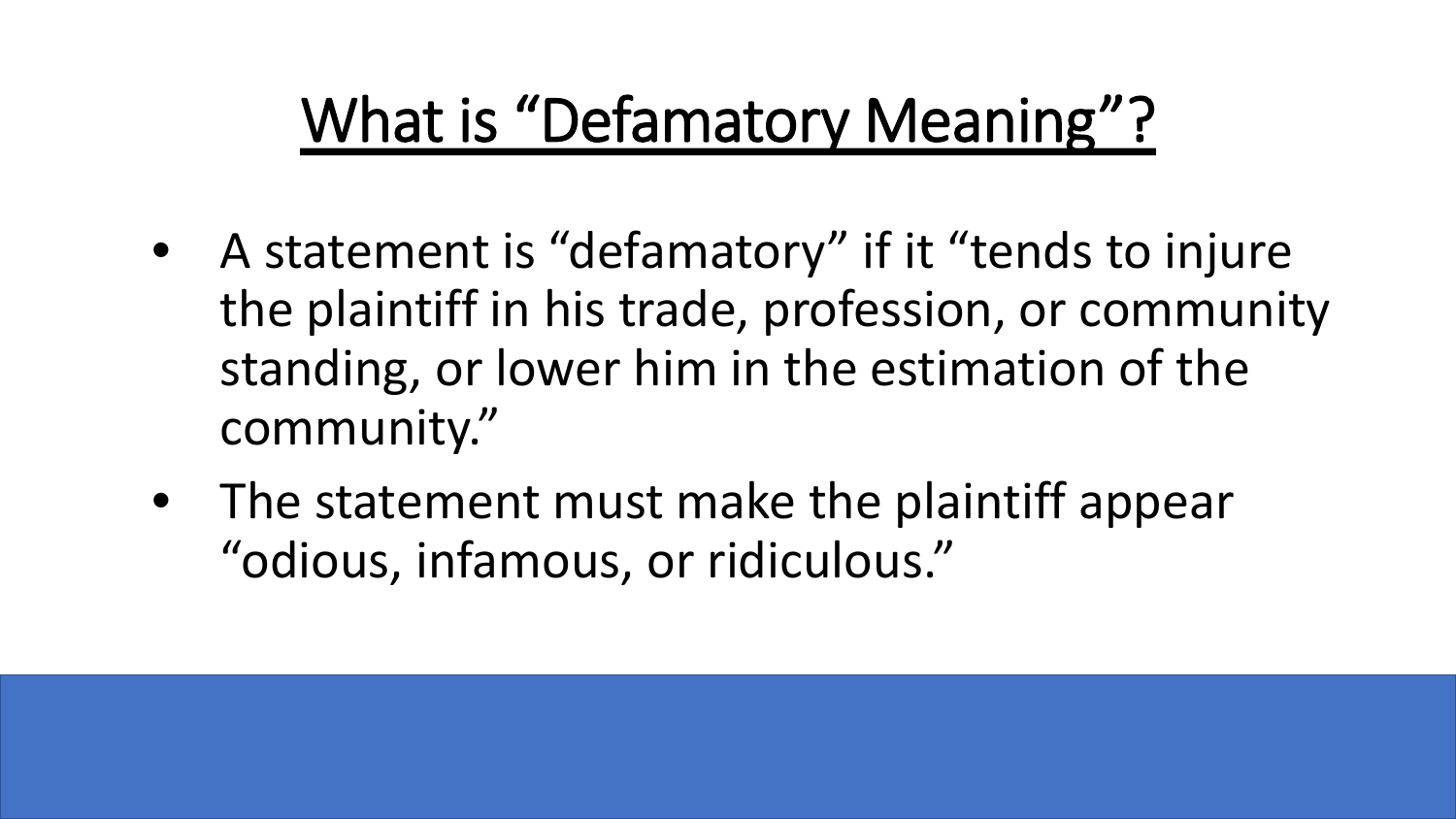# What is the "Level of Fault"?

- The law recognizes two levels of fault: negligence and actual malice
- If Plaintiff is a private figure: must show negligence
	- Failing to act with reasonable standard of care
- If Plaintiff is a public official, public figure, limited purpose public figure: must show actual malice
	- Knowledge of falsity or reckless disregard of the truth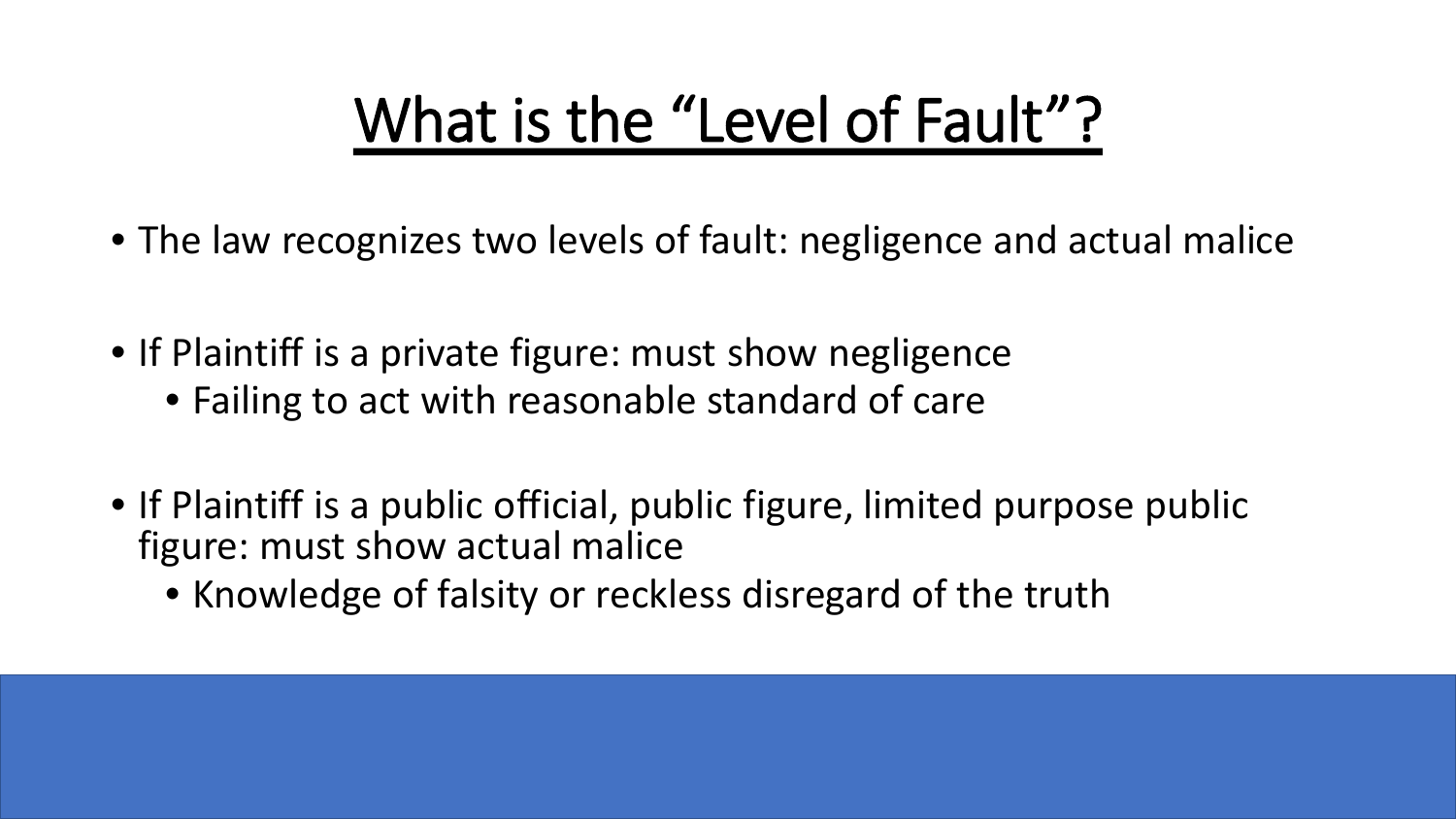# Affirmative Defenses and Privileges

- ■Truth/substantial truth
- Opinion
- [Lack of] Actual Malice
- **Fair report privilege**
- **Elitigation privilege**
- Not "of or concerning" the Plaintiff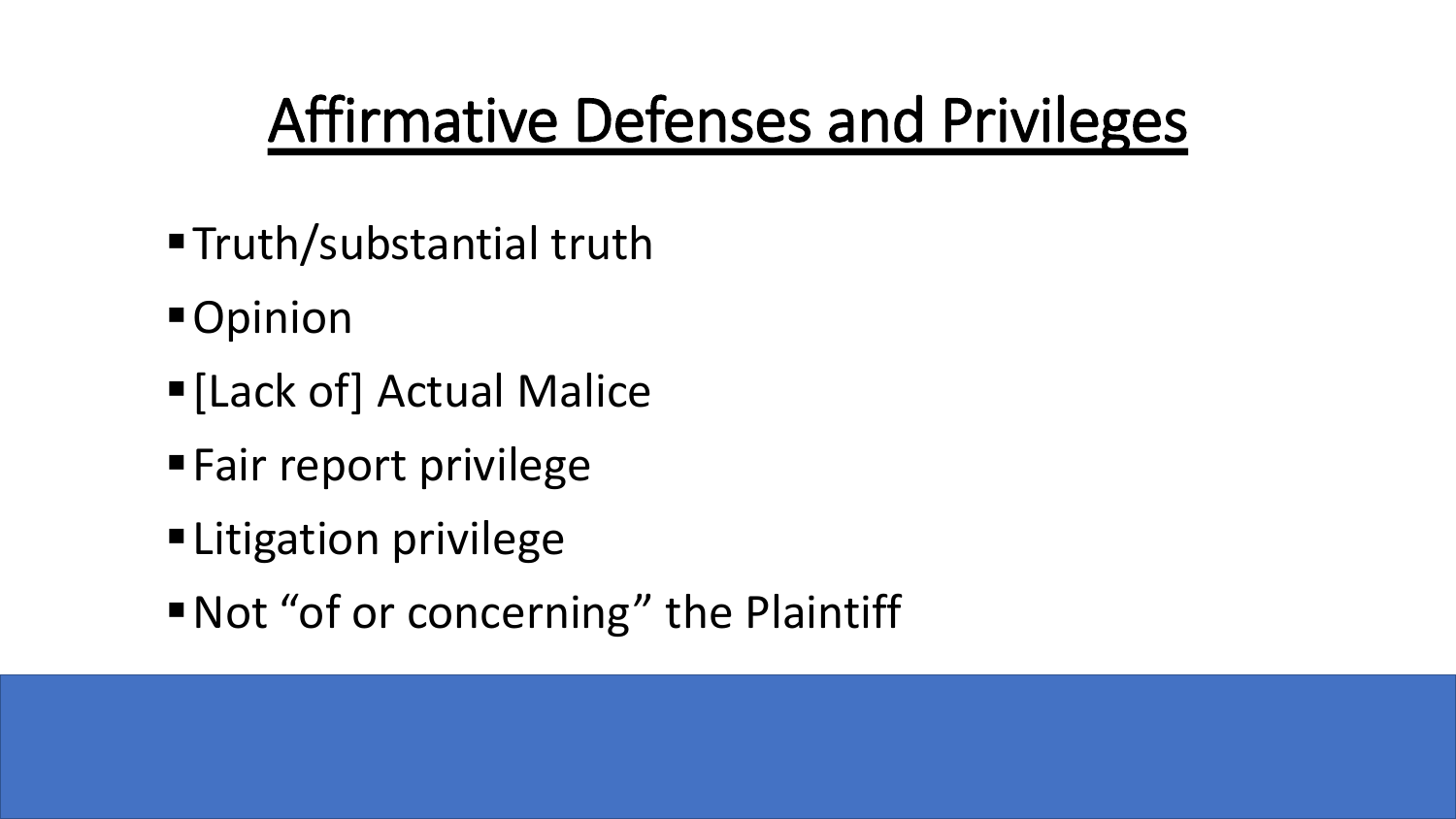# Truth or Substantial Truth

- Truth is an absolute defense against defamation.
- Statement need not be accurate in every conceivable way.
- Some false statement protected if "substantially true."
- Substantial truth protects minor factual inaccuracies provided that they do not materially alter the substance or impact – the "gist."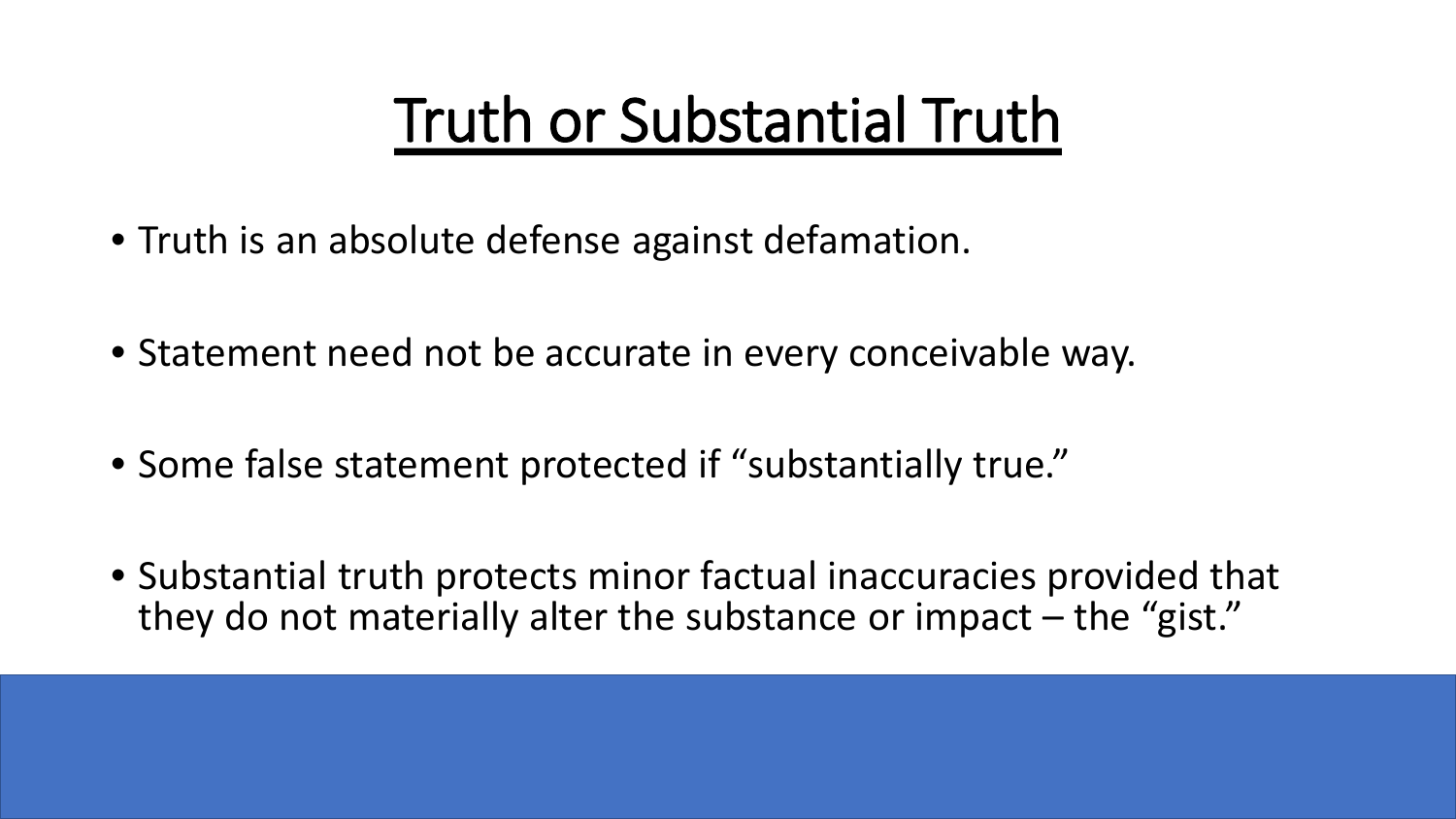# Opinion

- Alleged defamatory statement or implied premise must be "verifiable."
- "Pure opinions" are not defamatory.
- But beware of opinions that imply underlying defamatory facts.
- Context is key.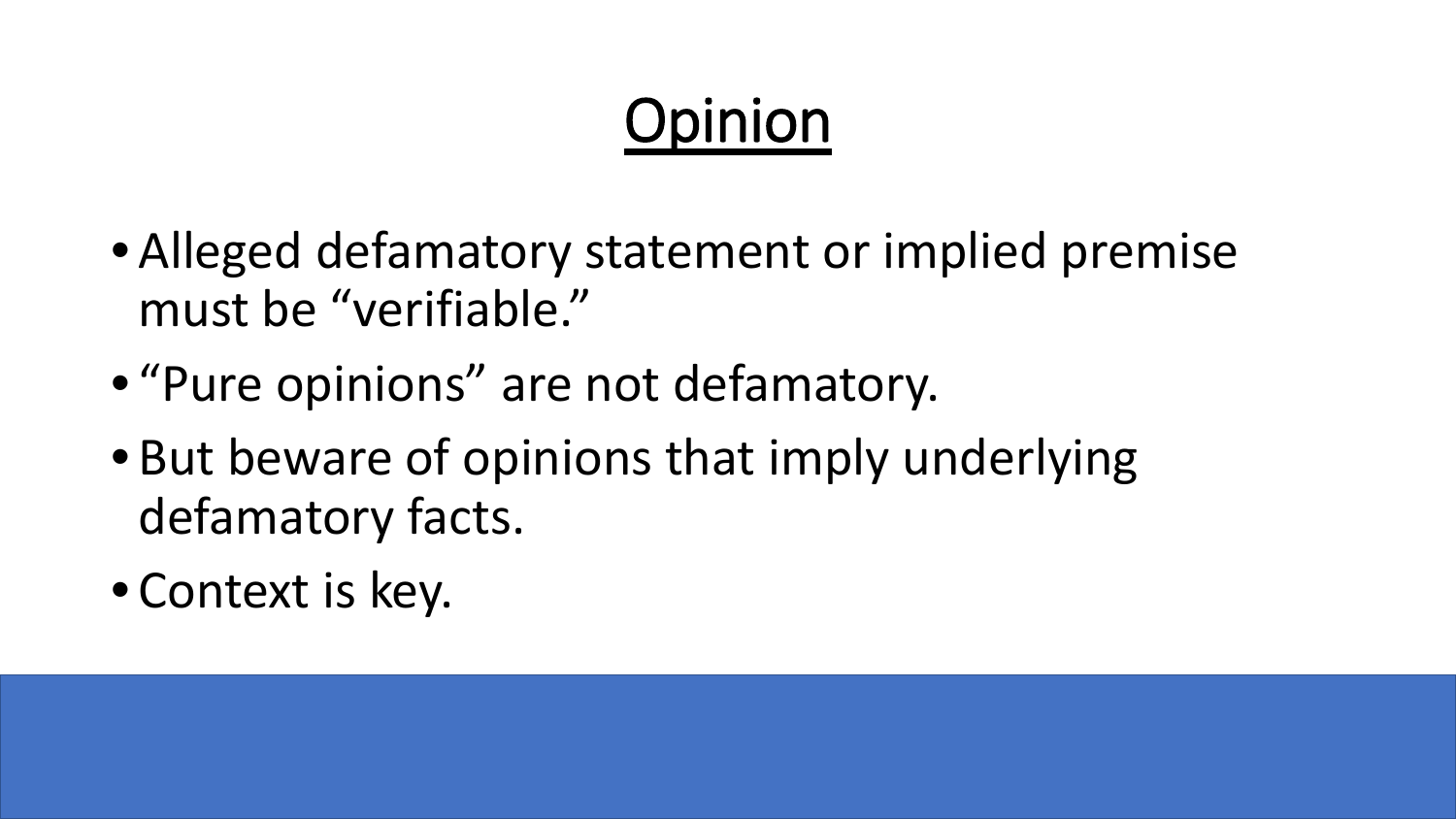# Opinion

The factors New York courts use to differentiate statements of opinion from fact are whether:

- specific language in issue has a precise meaning which is readily understood;
- statements are capable of being proven true or false; and
- either the full context of the communication in which the statement appears or the broader social context and surrounding circumstances signal that what is being read or heard is likely to be opinion, not fact.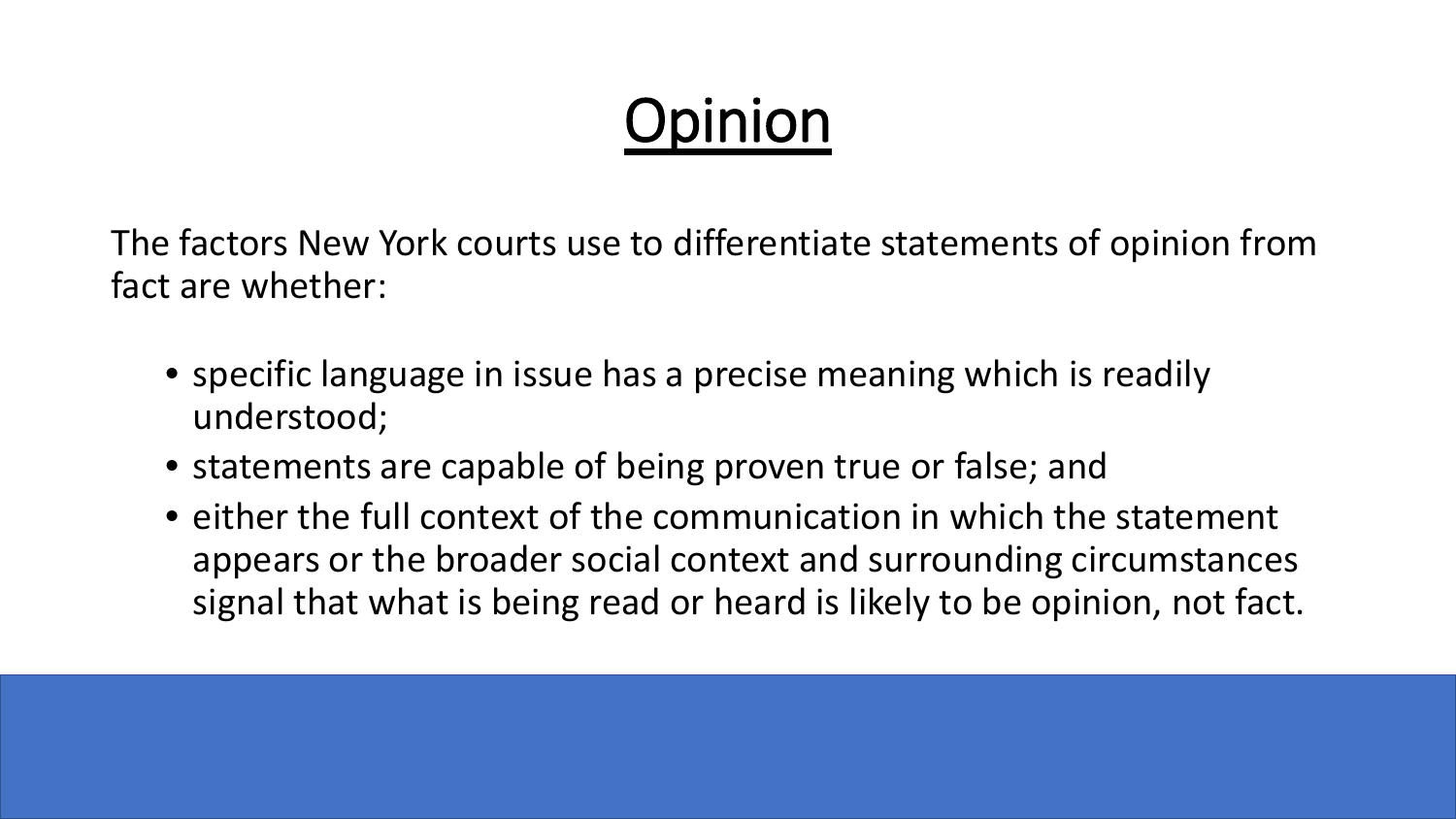# Common Interest Privilege

- A communication concerning a matter in which the recipients are interested
	- For example, to further a public discussion
- Or, if statements are made out of moral or social duty
	- For example, to protect other women from a predator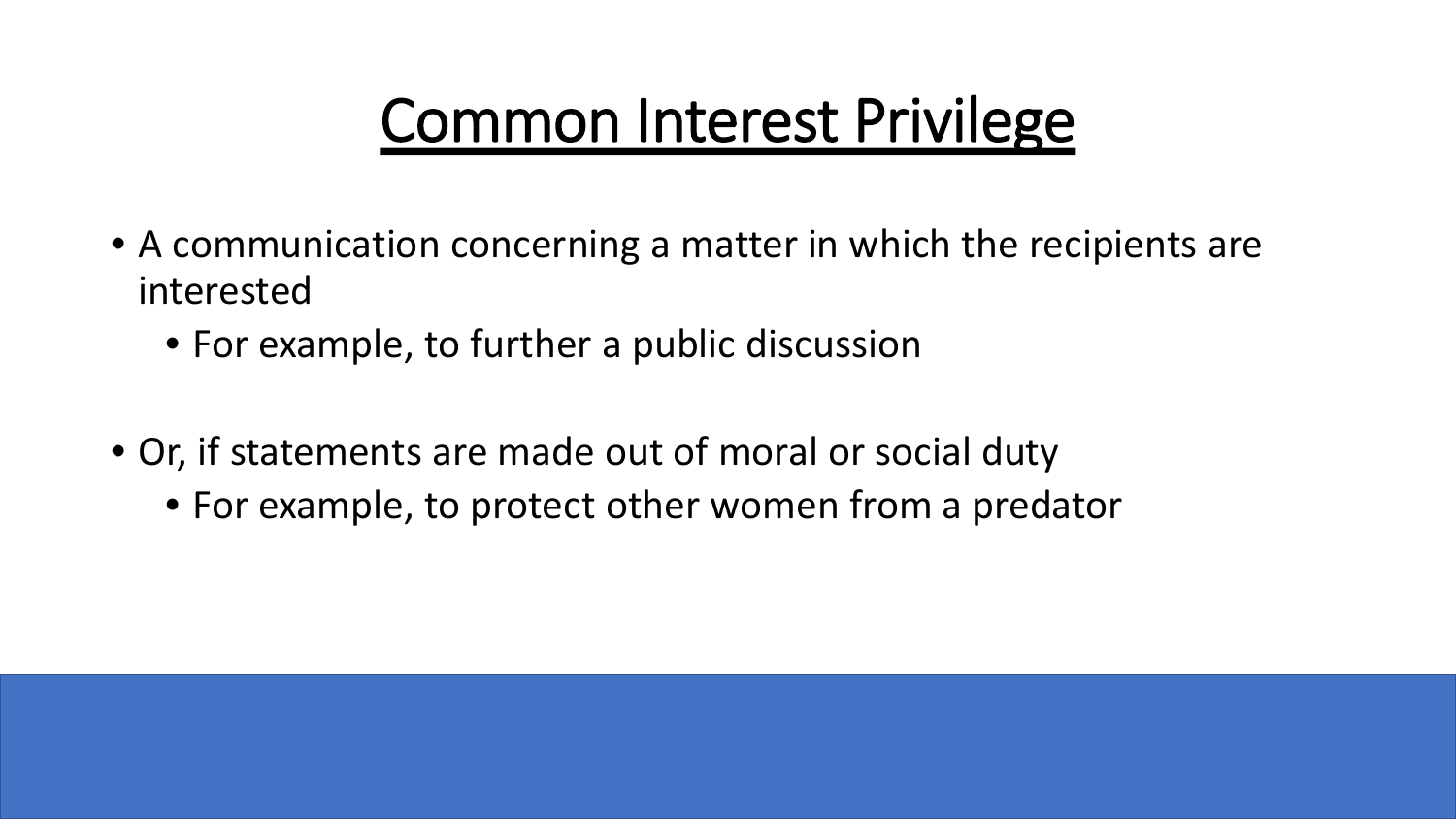# Damages

- Where plaintiff cannot show defamation *per se*, must plead "special damages."
- Special Damages are economic or pecuniary losses.
- They must flow directly from the injury caused by the defamation.
- They must be fully and accurately stated with sufficient particularity to identify the actual losses.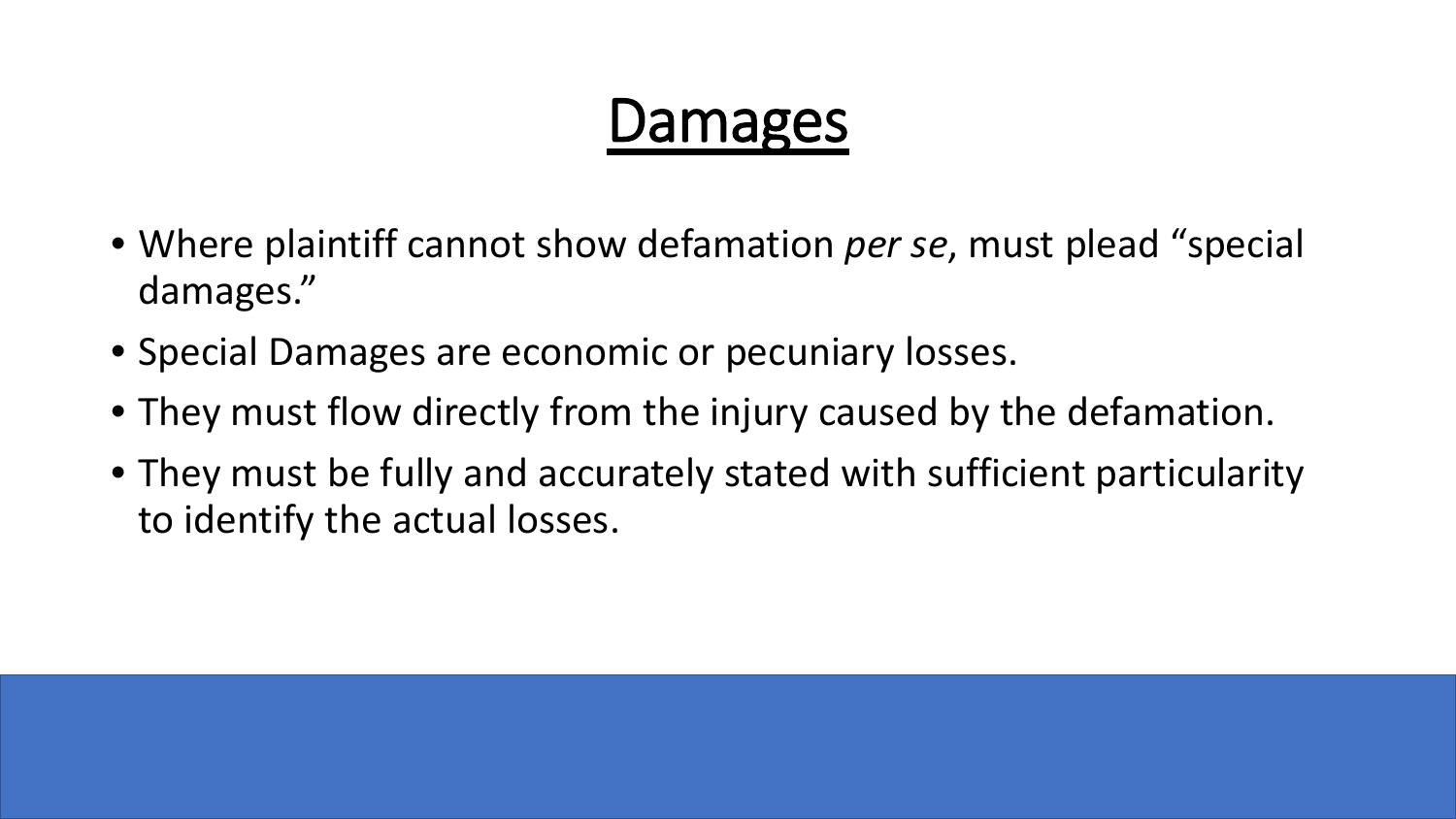# Other General Considerations

- Single Publication Rule
- Republication Rule
- Anti-SLAPP Statutes
- Retraction Statutes
- Neutral Report Privilege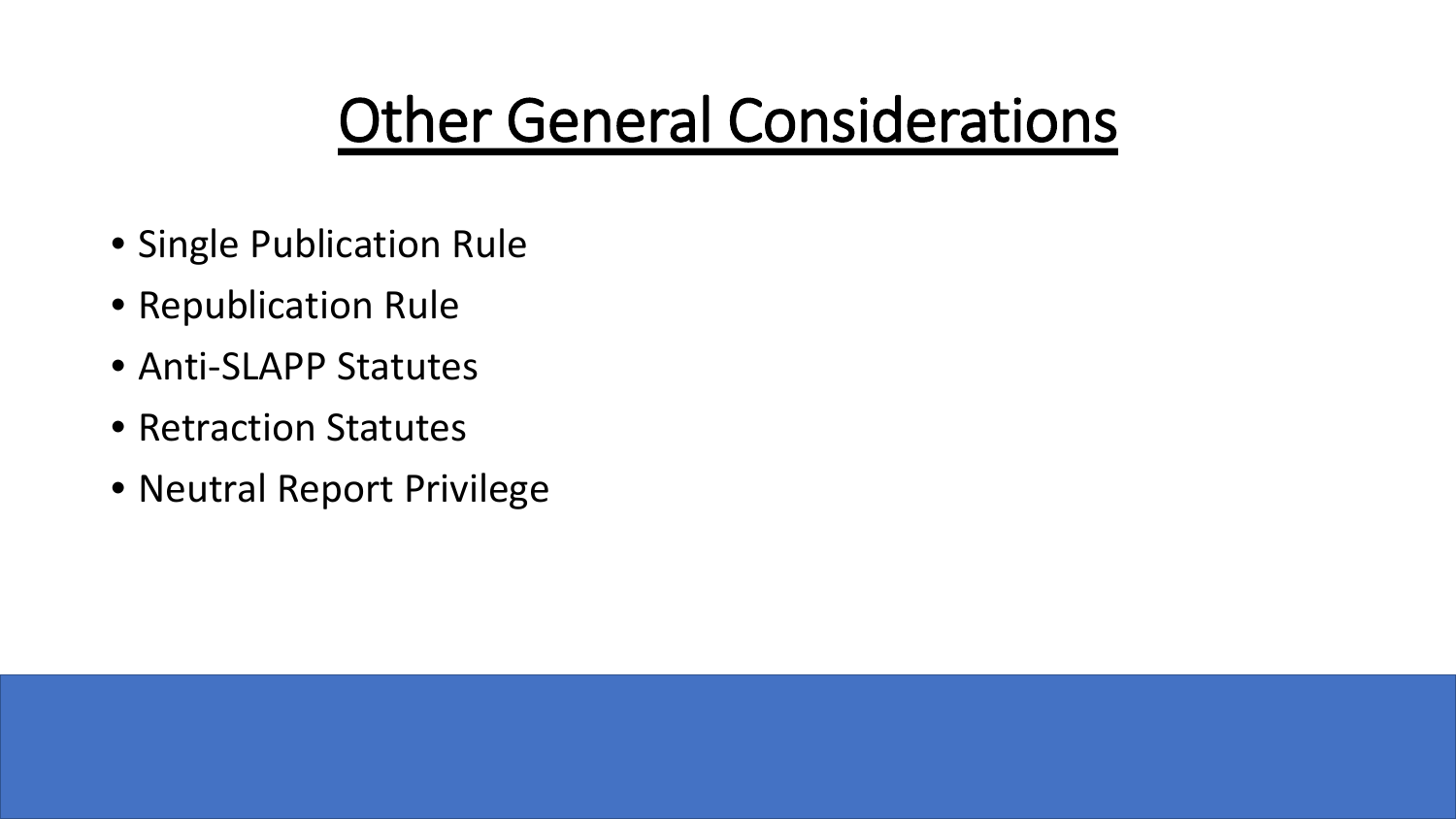# #MeToo Defamation: How is it Different?

- Who defines what is harassing to establish truth or falsity?
- It's personal and private
	- Cases publicly reveal events that are often sexual in nature
- Discovery concerns
	- Abusive discovery efforts to expose sexual history or potentially embarrassing facts
- It's expensive
	- Stormy Daniels was ordered to pay \$300,000 in legal fees and \$1000 sanction
- Even if someone wins, everyone loses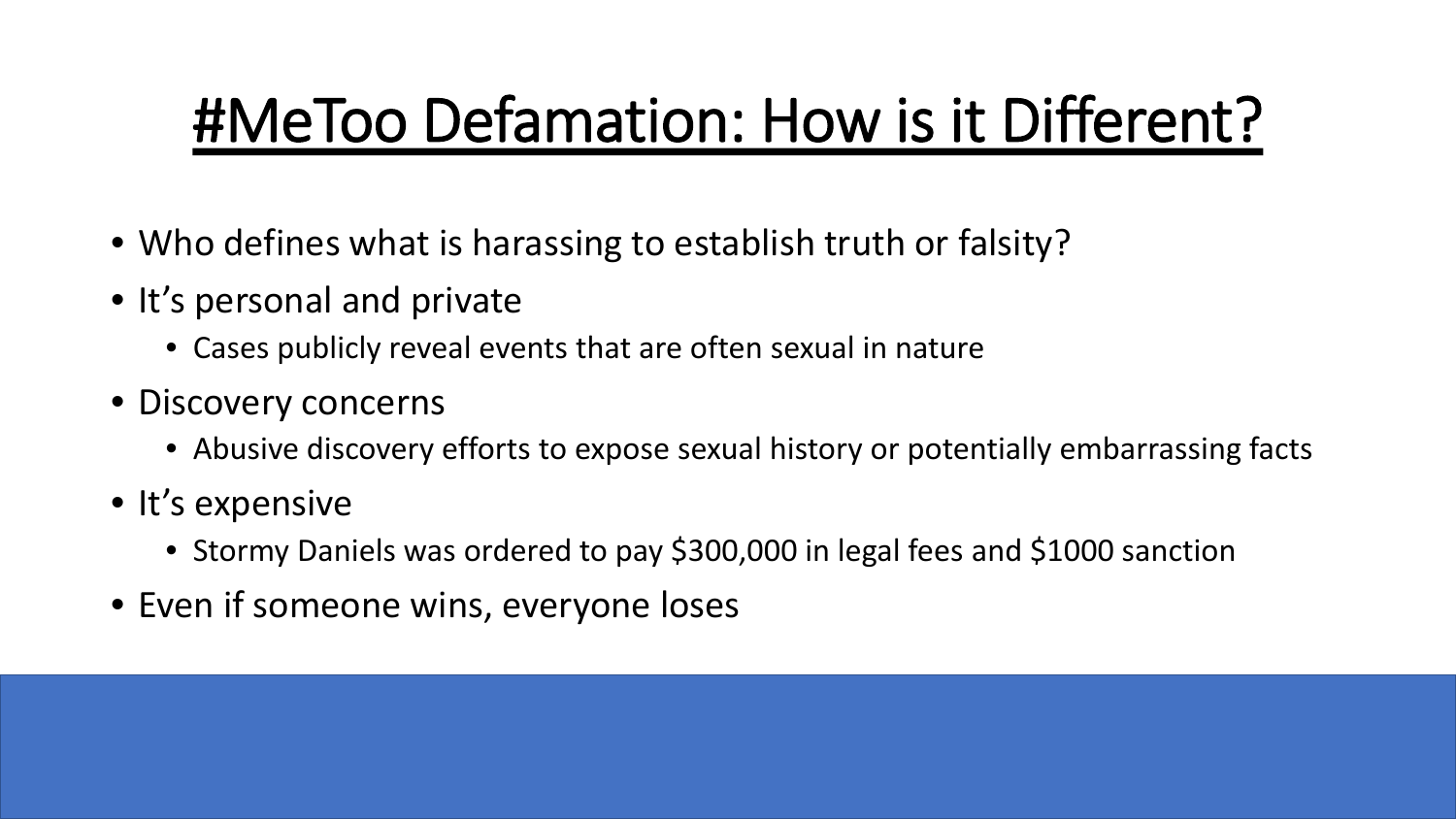# A Claim is Filed – Now What?

- Anti-SLAPP (Strategic Participation Against Public Participation) law exist in some states but vary greatly.
- Anti-SLAPP laws protect defendants against baseless suits filed to silence or harass them.
- Current states with statutes:
	- Arizona, Arkansas, California, Colorado, Connecticut, Delaware, DC, Florida, Georgia, Hawaii, Illinois, Indiana, Kansas, Louisiana, Maine, Maryland, Massachusetts, Missouri, Nebraska, Nevada, New Mexico, New York, Oklahoma, Oregon, Pennsylvania, Rhode Island, Tennessee, Texas, Utah, Vermont, Virginia, Washington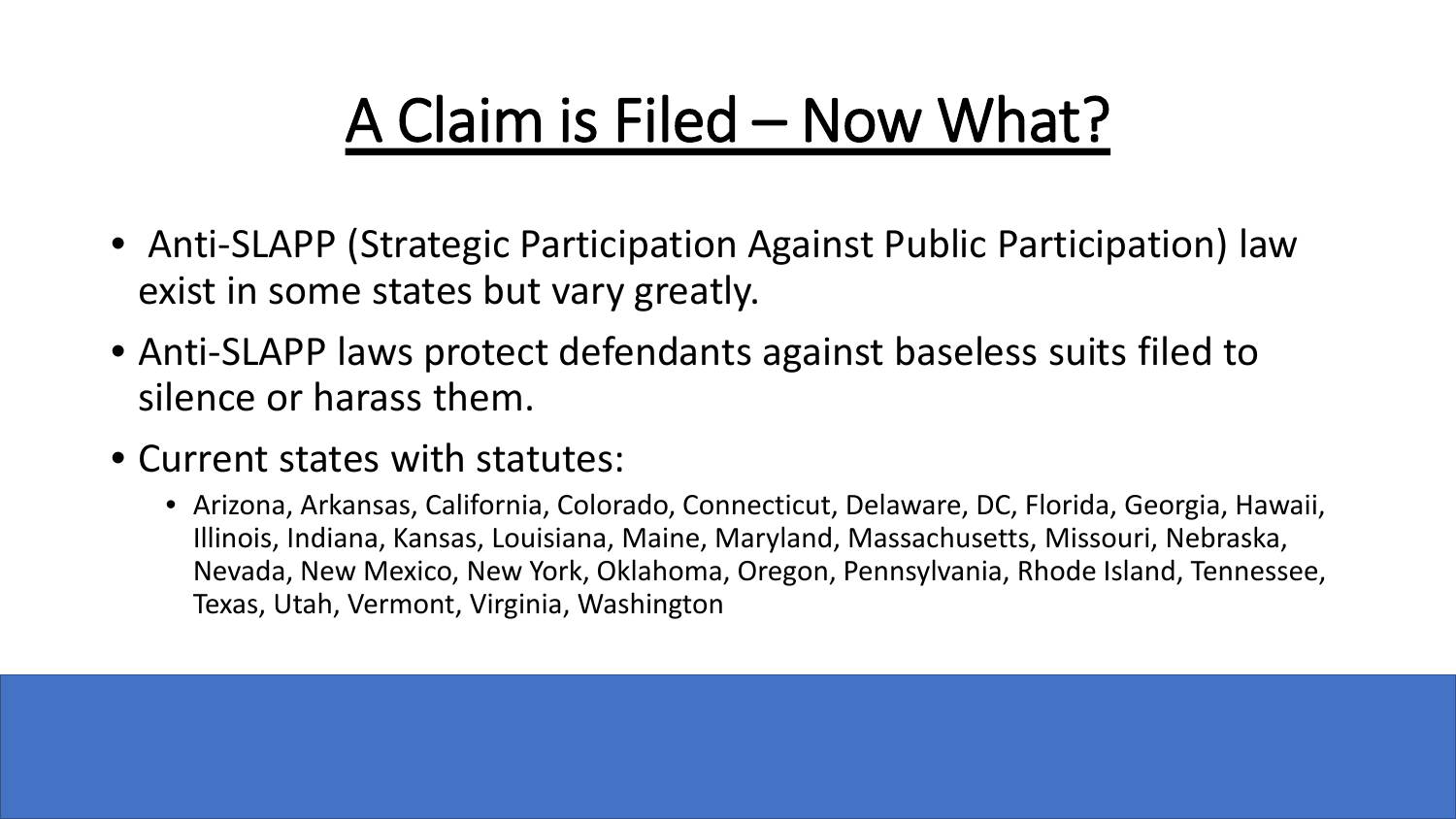# Discussion: Defamation Trends, Applications, and Moving Forward

### Mackenna White **Mark Bailen** Mark Dicole Ligon